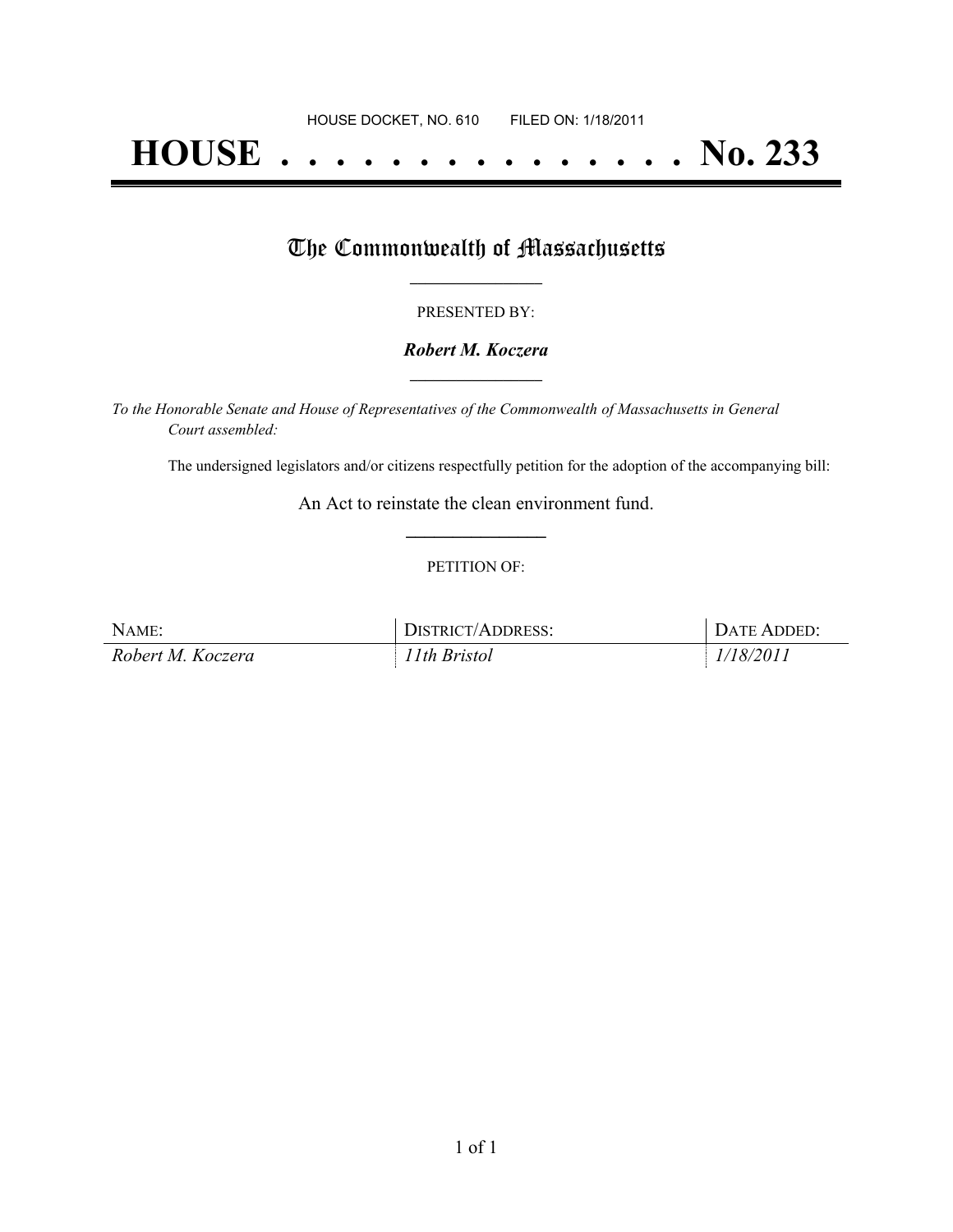#### HOUSE DOCKET, NO. 610 FILED ON: 1/18/2011

## **HOUSE . . . . . . . . . . . . . . . No. 233**

By Mr. Koczera of New Bedford, a petition (accompanied by bill, House, No. 233) of Robert M. Koczera to reinstate the Clean Environment Fund to reduce waste and protect the environment in the Commonwealth. Environment, Natural Resources and Agriculture.

#### [SIMILAR MATTER FILED IN PREVIOUS SESSION SEE HOUSE, NO. *766* OF 2009-2010.]

### The Commonwealth of Massachusetts

**\_\_\_\_\_\_\_\_\_\_\_\_\_\_\_ In the Year Two Thousand Eleven \_\_\_\_\_\_\_\_\_\_\_\_\_\_\_**

An Act to reinstate the clean environment fund.

Be it enacted by the Senate and House of Representatives in General Court assembled, and by the authority *of the same, as follows:*

1 SECTION 1. Chapter 94 of the General Laws, as appearing in the 2004 Official Edition,

2 is hereby amended by inserting the following new section:

 There shall be established on the books of the Commonwealth a separate fund to be known as the Clean Environment Fund. All unredeemed bottle bill deposits collected pursuant to Chapter 94, sec. 323D shall be deposited into the Clean Environment Fund. Amounts deposited in said fund shall be used solely for programs and projects in the management of solid waste and for environmental protection.

<sup>3</sup> Section 323G.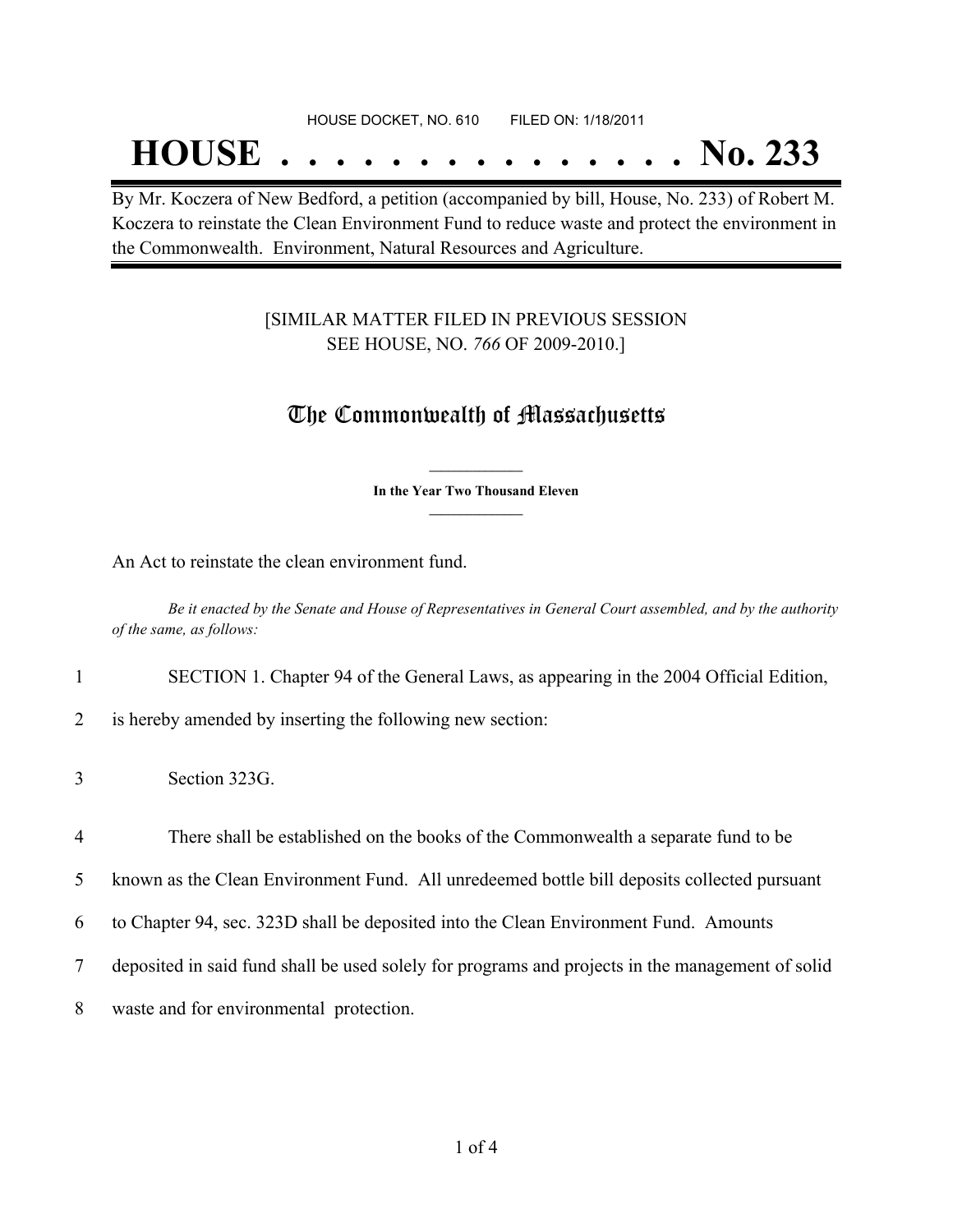| 9  | Not less than sixty percent of amounts deposited in the Fund annually shall be used for              |
|----|------------------------------------------------------------------------------------------------------|
| 10 | creation and support of waste reduction, recycling and composting programs, outreach,                |
| 11 | infrastructure and market development in the public, private and institutional sectors, as set forth |
| 12 | in the department of environmental protection's Solid Waste Management Plan: 2006 Revision           |
| 13 | Not less than one percent of amounts deposited annually in the Fund shall be used by the             |
| 14 | Office of the State Auditor for the oversight of the bottle deposit law and Fund expenditures.       |
| 15 | Oversight activities shall include, but not limited to, the performance of onsite reviews to         |
| 16 | investigate fraudulent activities and illegal redemptions, the review of reports submitted by        |
| 17 | bottlers and distributors in accordance with Section 323B of Chapter 94 of the General Laws and      |
| 18 | the review of all expenditures from the Fund to determine whether said monies are being used         |
| 19 | for their intended purpose.                                                                          |
| 20 | Remaining amounts deposited annually in the Fund shall be appropriated for capital                   |
| 21 | improvements under the control of Department of Conservation and Recreation, Division of             |
| 22 | Parks for construction that meets LEEDS building standards established by the U.S. Green             |
| 23 | <b>Building Council</b>                                                                              |
| 24 | SECTION 2. Qualifying programs funded under Chapter 94, Section 323G (b) shall                       |
| 25 | include but are not limited to:                                                                      |
| 26 | municipal recycling and waste reduction program improvements, including unit-based                   |
| 27 | pricing, single stream collection, composting, and public space recycling                            |
| 28 | municipal recycling equipment                                                                        |
|    |                                                                                                      |

of 4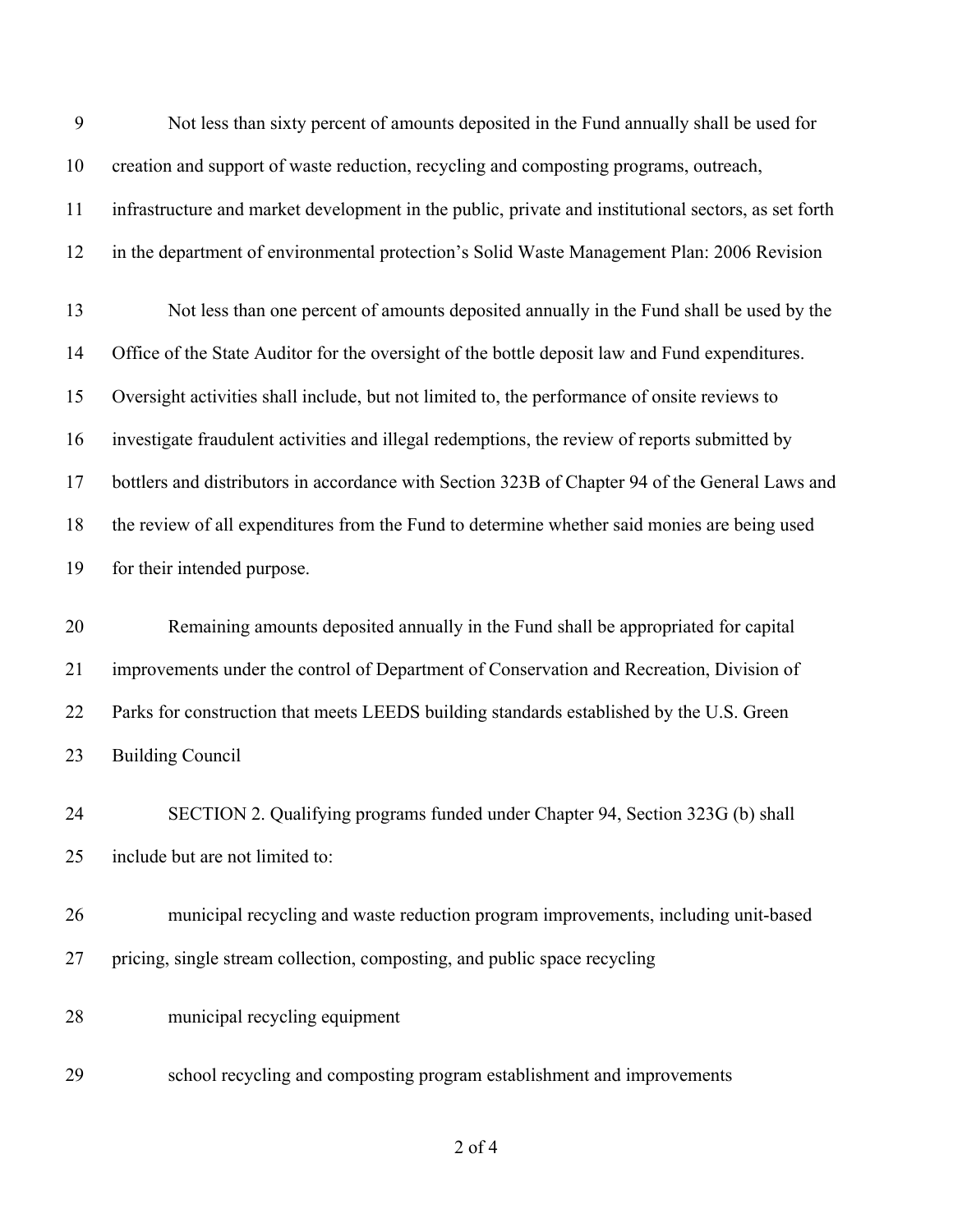| 30 | commercial and institutional recycling and composting program establishment and                   |
|----|---------------------------------------------------------------------------------------------------|
| 31 | improvements                                                                                      |
| 32 | recycling service provider grants, low interest equipment loans and tax incentives                |
| 33 | recycling and waste reduction outreach and education - schools and the general public             |
| 34 | market development for recovered materials                                                        |
| 35 | enforcement of Waste Bans (9310 CMR 19.017) by the Department of Environment                      |
| 36 | Protection                                                                                        |
| 37 | other activities as recommended by the department                                                 |
| 38 | SECTION 3. Section 323D of Chapter 94 is amended by inserting in place of the words               |
| 39 | "twenty three F" in line 8, the following words, twenty-three G.                                  |
| 40 | SECTION 4. Section 3 of Chapter 21 of the General Laws as appearing in the 2004                   |
| 41 | Official Edition, is hereby amended by:- inserting after the last sentence the following new      |
| 42 | sentence:- With funding from Chapter 94 Section 323G (d) the commissioner shall establish a       |
| 43 | program to increase recycling opportunities for all property under his control. The commissioner  |
| 44 | shall file a report on all programs supported by this Fund annually with the joint committee on   |
| 45 | environment, natural resources and agriculture, on or before December 31st of each year. The      |
| 46 | report shall contain, but not be limited to, activities promoting recycling on property under the |
| 47 | control of the division of urban parks and recreation and the division of state parks and         |
| 48 | recreation.                                                                                       |
|    |                                                                                                   |

 SECTION 5. Chapter 21H of the General Laws, as appearing in the 2004 Official Edition, is hereby amended by inserting after Section 7, the following new section:- Section 7A.

of 4